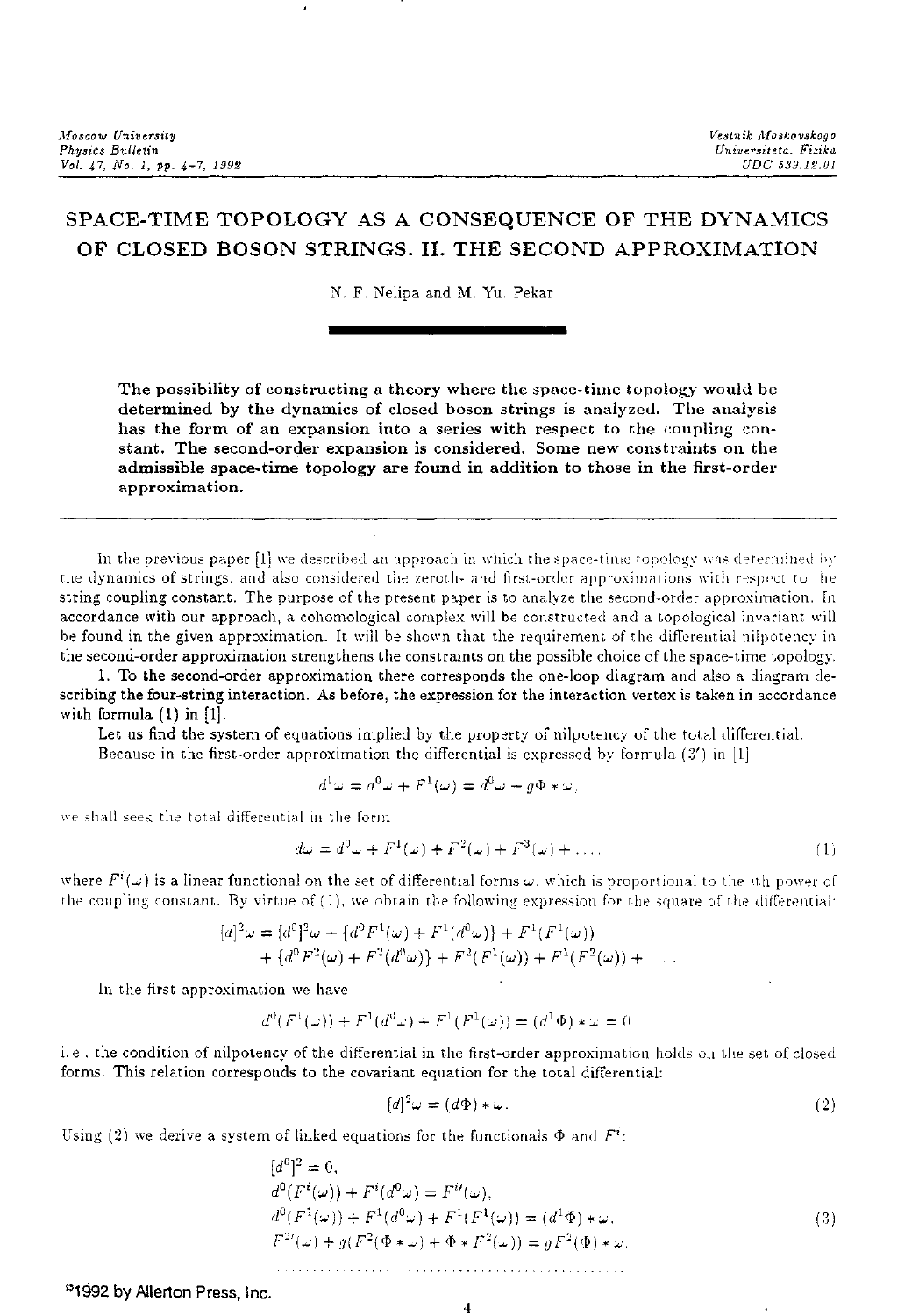In particular, for the functional  $F^2$  we obtain the system

$$
\begin{cases}\nF^{2\prime}(\omega) = 0, \\
F^2(\Phi * \omega) + \Phi * F^2(\omega) = F^2(\Phi) * \omega,\n\end{cases}
$$
\n(4)

which supplements conditions  $(1)$  and  $(4)$ .

System (3) must be supplemented with a condition following from the property of the differential to raise the order of the form by unity:

$$
|F^i(\omega)| = |\omega| + 1. \tag{5}
$$

2. Our task is to find the form of the functionals  $F^i$ , which are solutions to the system of equations (4), (5).

To satisfy condition (5) it is necessary to introduce the dual differential  $\overline{d}^0$  in the contour space, which does not raise but lowers the order of the form by unity. By definition, this differential operator satisfies the relation

$$
d^0 \overline{d}^0 \omega = \omega, \qquad \overline{d}^0 \overline{d}^0 \widetilde{\omega} = \widetilde{\omega}.
$$
 (6)

Alongside the zeroth-order dual differential  $\vec{d}^0$ , there also exists the total dual differential  $\vec{d}$ :

$$
\begin{cases}\n d\overline{d}\omega = \omega, & d\overline{\omega} = \overline{\omega}, \\
 [\overline{d}]^2 \omega = 0,\n\end{cases} (7)
$$

for which the conditions

$$
\vec{d}\omega \equiv \vec{d}^0 \omega + \vec{F}^1(\omega) + \vec{F}^2(\omega) + \cdots = \vec{d}^0 \omega + \vec{\Phi} \circ \omega + \vec{F}^2(\omega) + \cdots
$$

hold.

Note that conditions (6) and (7) are understood in the sense of cohomological equivalence classes, i.e., accurate to the addition of an arbitrary exact form to  $\omega$ .

Writing in full Eq. (7) we find a system of linked equations for the functionals  $\overline{F}^i$ , which is obtained by means of the transformation  $F \to \overline{F}$ ,  $\Phi \to \overline{\Phi}$ ,  $* \to \infty$  in (3). Besides, there appears an additional system of equations:

$$
\begin{cases}\n d^0(\overline{\Phi}\circ\omega) = -\Phi * \overline{d}^0\omega, \\
 \overline{d}(\Phi * \omega) = -\overline{\Phi}\circ d^0\omega.\n\end{cases}
$$
\n(8)

$$
\begin{cases}\n\overline{\Phi} \circ (\Phi * \omega) + \overline{d}^0 F^2(\omega) + \overline{F}^2(d^0 \omega) = 0, \\
\Phi * (\overline{\Phi} \circ \omega) + d^0 \overline{F}^2(\omega) + F^2(\overline{d}^0 \omega) = 0.\n\end{cases}
$$
\n(9)

Equations (8) express additional operation rules on the functionals  $\Phi$  and  $\overline{\Phi}$ , and system (9) supplements the system of equations (4) for the functionals  $F^2$  and  $\overline{F}^2$ . Analyzing system (4), (7), (9). common for  $F^2$  and  $\overline{F}^2$ , with consideration for rules (8) and rules (4) in [1], we find the following form of the desired functionals in the second-order approximation with respect to the coupling constant:

$$
F^2 = g^2(d^3[\overline{\Phi} \circ ((\overline{d}^3 \Phi) * d^0 \omega)] - \Phi * \overline{d}^0(\Phi * \omega)),
$$
  
\n
$$
\overline{F}^2 = g^2(\overline{d}^0[(\overline{d}^0 \Phi) * d^0(\Phi \circ \omega)] - \overline{\Phi} \circ d^0(\overline{\Phi} \circ \omega)).
$$
\n(10)

The composition  $*$  means the transition of a single string *z* into two strings *x* and *y*. Therefore the dual composition  $\circ$  means the reverse transition  $z' - x$ , y. The first terms in expressions (10) describe the one-loop interaction, and the second terms describe a four-string vertex.

3. We now find the topological invariant in the second-order approximation with respect to the coupling constant, which determines the effective action.

We first determine the integration measure on  $U^2$ . Since the first-order approximation with respect to the coupling constant means a higher order of contact as compared to the first-order approximation. the neighborhood over which the integration extends in the expressions for the topological invariants contains

:)

 $Vol. 47, No. 1$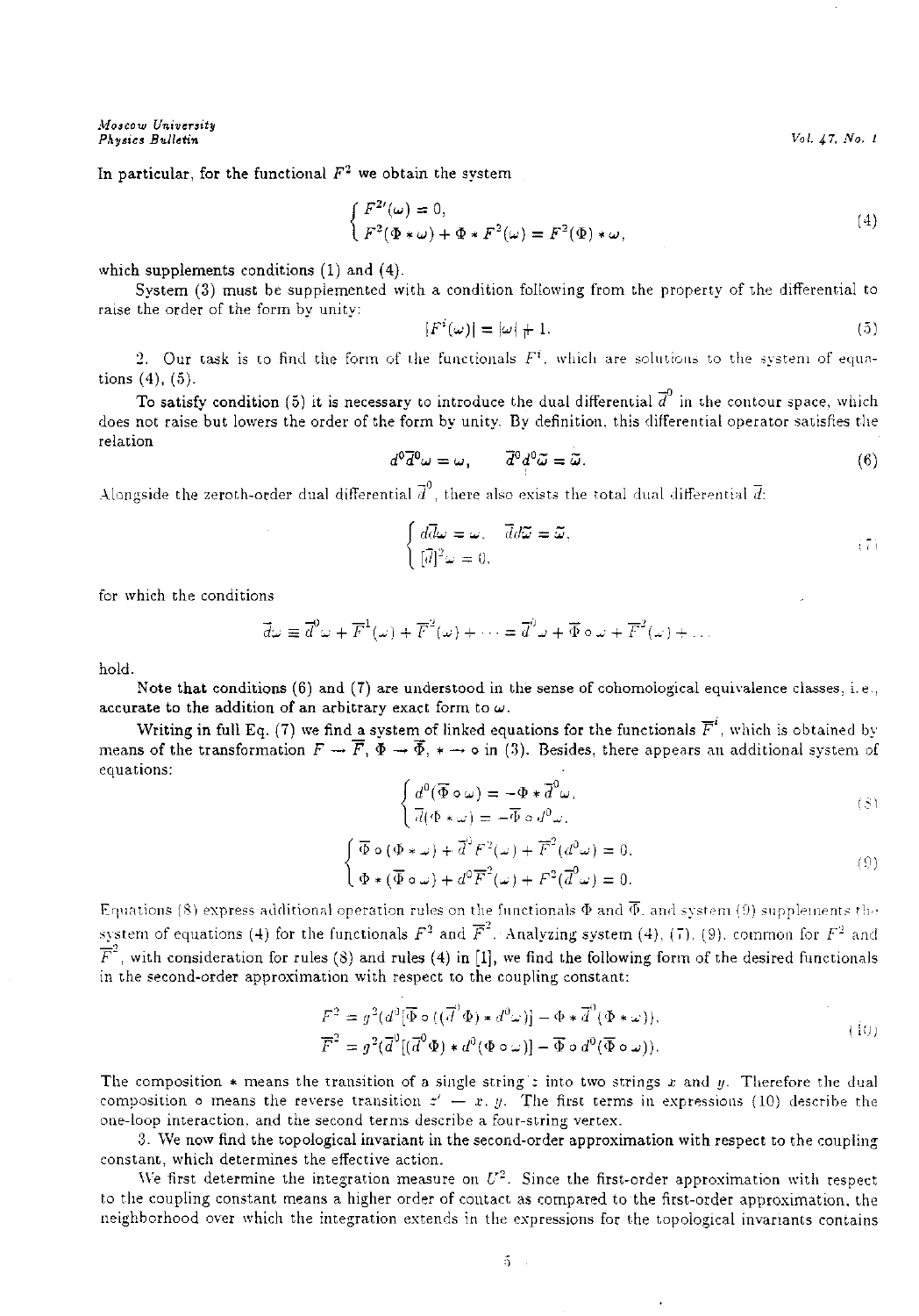## *.1\1oscow University Phy\$ics B'U.lletin*

 $U^1$ . Therefore in the integral measure on the neighborhood of  $U^2$  there appear two new terms as compared to  $U^1$ :

$$
\int_{2}^{a} = \frac{1}{2} \left\{ \int_{-\tau_{1}}^{\tau_{1}} dr' dr'' \oint Dx(\sigma, \tau') \oint Dy(\sigma, \tau'') \delta(\tau' - \tau'') v(xyz) \right\}
$$
\n
$$
= \int_{\tau'}^{\tau_{1}} dr \oint Dz(\sigma, \tau) \overline{v}(zxy) \int_{\tau}^{\tau_{1}} d\tilde{\tau} d\tilde{\tau} \oint Dx(\sigma, \tilde{\tau}) \oint Dy(\sigma, \tilde{\tau})
$$
\n
$$
\int_{2}^{b} = \frac{1}{2} \int_{\tau_{0}}^{\tau_{1}} dr \oint Dz(\sigma, \tau) v(xyz) \int_{\tau}^{\tau_{1}} dr' dr'' \oint Dx(\sigma, \tau')
$$
\n
$$
= \oint Dy(\sigma, \tau'') \delta(\tau' - \tau'') \overline{v}(zxy) \int_{\tau'}^{\tau_{1}} d\tilde{\tau} \oint Dz(\sigma, \tilde{\tau}).
$$

The transformation rule for functionals in the transition from one neighborhood to another in the secondorder approximation is written thus:

$$
\delta^2 \Phi = d^2 \Psi = d^0 \Psi + g \Phi * \Psi + F^2(\Psi). \tag{11}
$$

As can easily be shown by means of direct verification, the topological invariant in the second-order approximation with respect to the coupliug constant, i.e .. an expression invariant relative to *(* 11). takes the form

$$
\Gamma^2 = \Gamma^1_{U^2} + \frac{2}{5} \int\limits_{U^2} \langle \Phi, F_a^2(\Phi, \overline{\Phi}) \rangle + \frac{1}{2} \int\limits_{U^2} \langle \Phi, F_b^2(\Phi, \overline{\Phi}) \rangle, \tag{12}
$$

where

$$
F_a^2 = g^2 d^0 [\overline{\Phi} \circ ((\overline{d}^0 \Phi) * d^0 \Phi)],
$$
  

$$
F_b^2 = -g^2 \Phi * \overline{d}^0 (\Phi * \Phi).
$$

Using (8) these expressions can be brought to the form not involving  $\overline{\Phi}$ :

$$
F_a^2(\Phi) = g^2 \Phi \ast \overline{d}^0 [(\overline{d}^0 \Phi) \ast d^0 \Phi].
$$

The variation of  $(12)$  results in equations of motion:

$$
d^2\Phi = d^0\Phi + q\Phi * \Phi + F^2(\Phi) = 0.
$$

One can see that the equations coincide with the closure condition for the form  $\Phi$ . Thus, the invariant  $\Gamma^2$ , which describes the topological properties of the contour space, assumes a descrete set of values on the set of closed forms.

The quantity  $\Gamma^2$  is the one-loop approximation to the effective action, which immediately results in the second-quantized theory.

4. To illustrate the mechanism of the appearance of additional constraints on the space-time topology due to the second-order approximation. we consider a simple example of a topology admissible in the firstorder approximation.

As an example we take a torus  $T = R^{(D-1,1)}/l$ , where *l* is the lattice  ${e_i}$  on the space  $R^{(D-1,1)}$ ,  $(e_i, e_j) \equiv \sum_{I,j} e_i^I e_j^J \eta_{IJ} \equiv g_{ij}$ . Consider expression (10) for *F<sub>3</sub>*. From the physical standpoint, it describes the transition of a single string into two strings and the subsequent reverse transition of the two strings into the single string. If before the interaction the indices of the mapping of the string *z* on the torus were zero, then after the interaction the indices of the mapping of the strings x. y become equal to  $\pm k_i \neq 0$ . respectively,